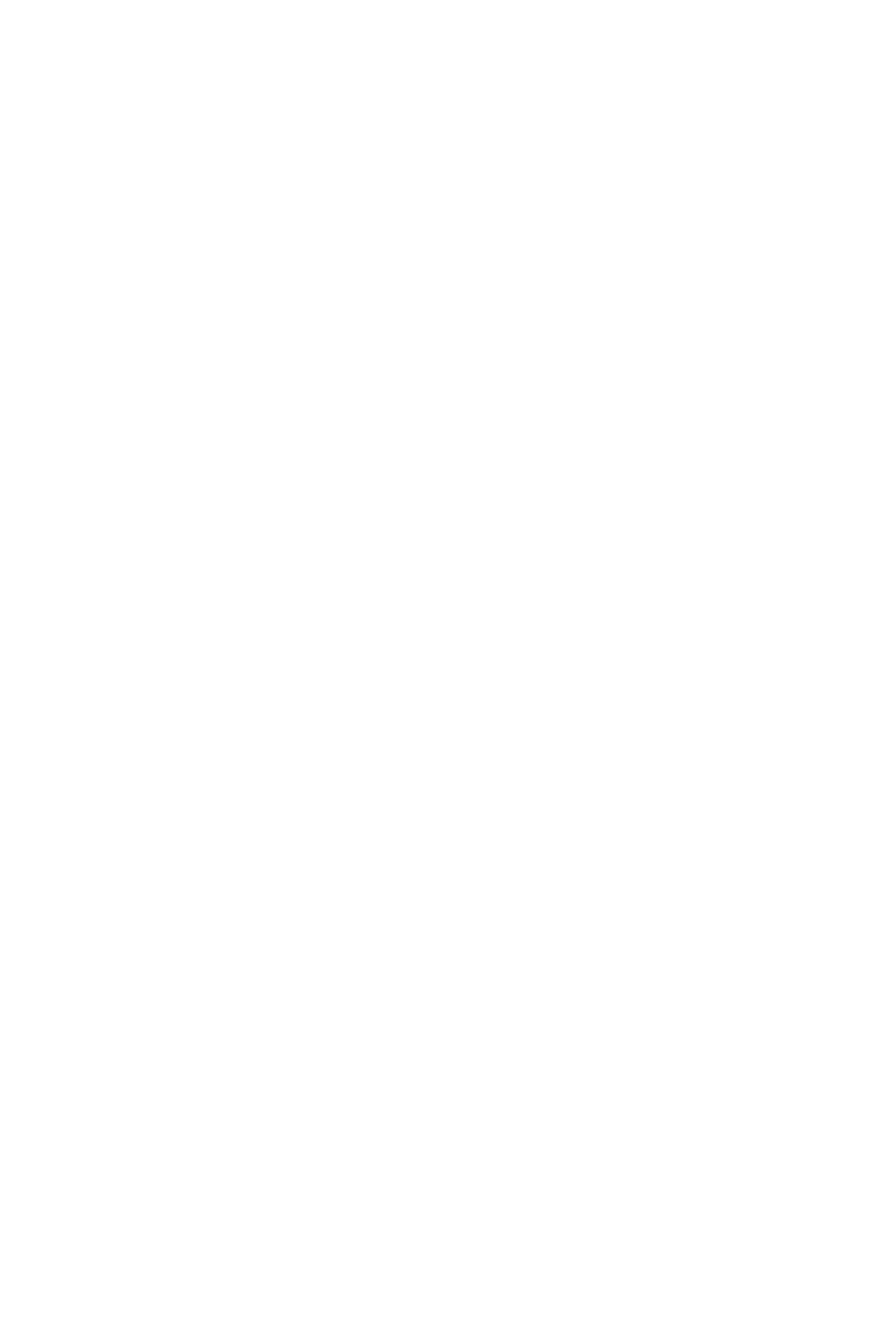## About PMP Technology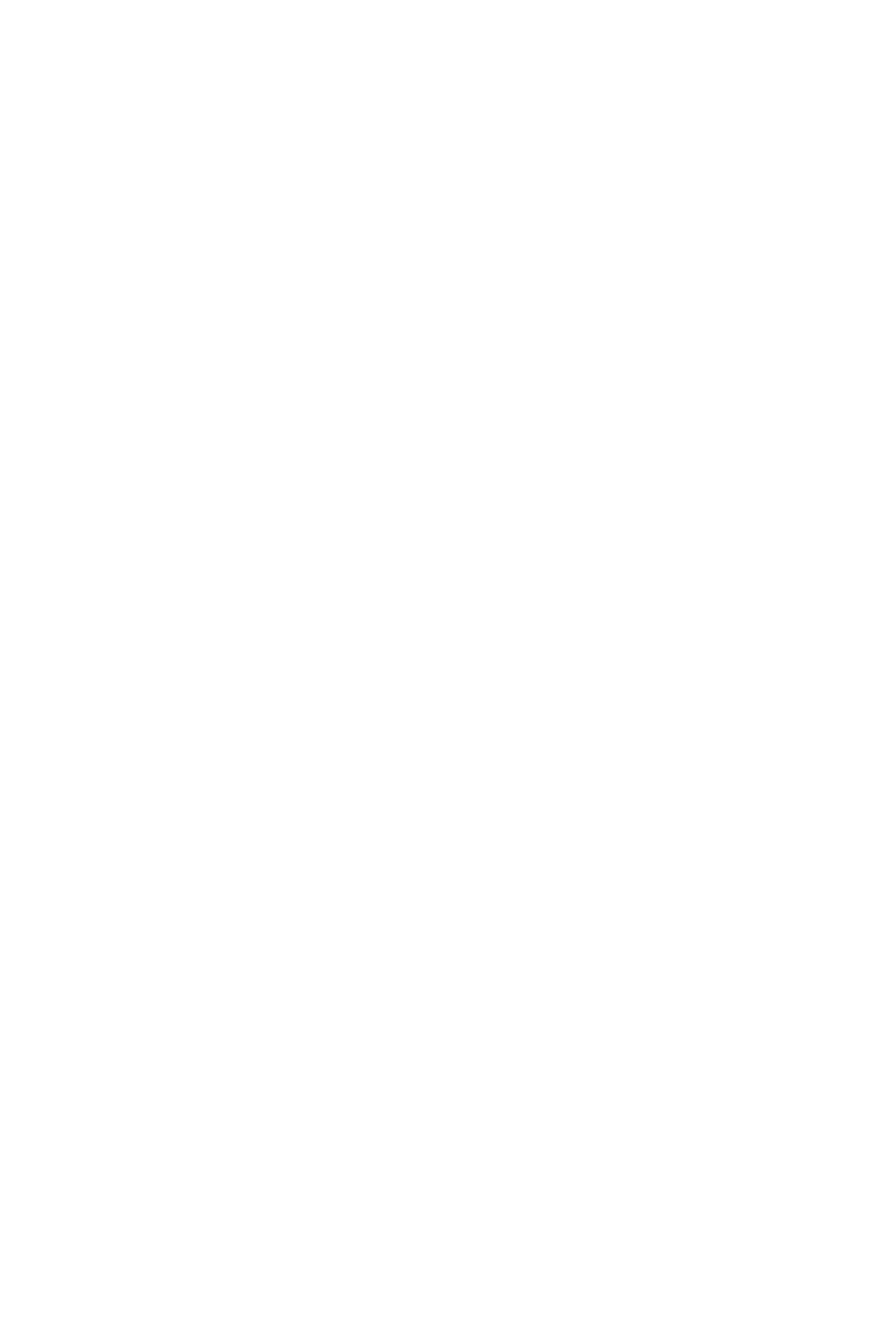

PMP Technology http://pmptechnology.com Status: Active

PMP Technology is a web development firm primarily focused on the realization of the ideas and creative endeavors of Philip Parzygnat. PMP Technology was founded in 2014. It is in its early inception stages and although the list of projects is great, each of these projects is prospective. What is available for review in this guide is a lifetime of work that Phil will dedicate himself to as he continues to learn what it takes to master the art of web development. Beyond these creative endeavors, PMP Technology also has a growing list of active clients for who we manage web presence, media, marketing, and social outreach. Client work is listed for completeness' sake yet the only real focus of PMP Technology is to support Phil's philosophical endeavors that came about between 2008 to 2012 in a creative moment of sorts. To learn more about Phil please view the closing pages of this guide. If you are interested in learning more about PMP Technology please visit our website or send an email with your query to info@pmptechnology.com. We look forward to hearing from you.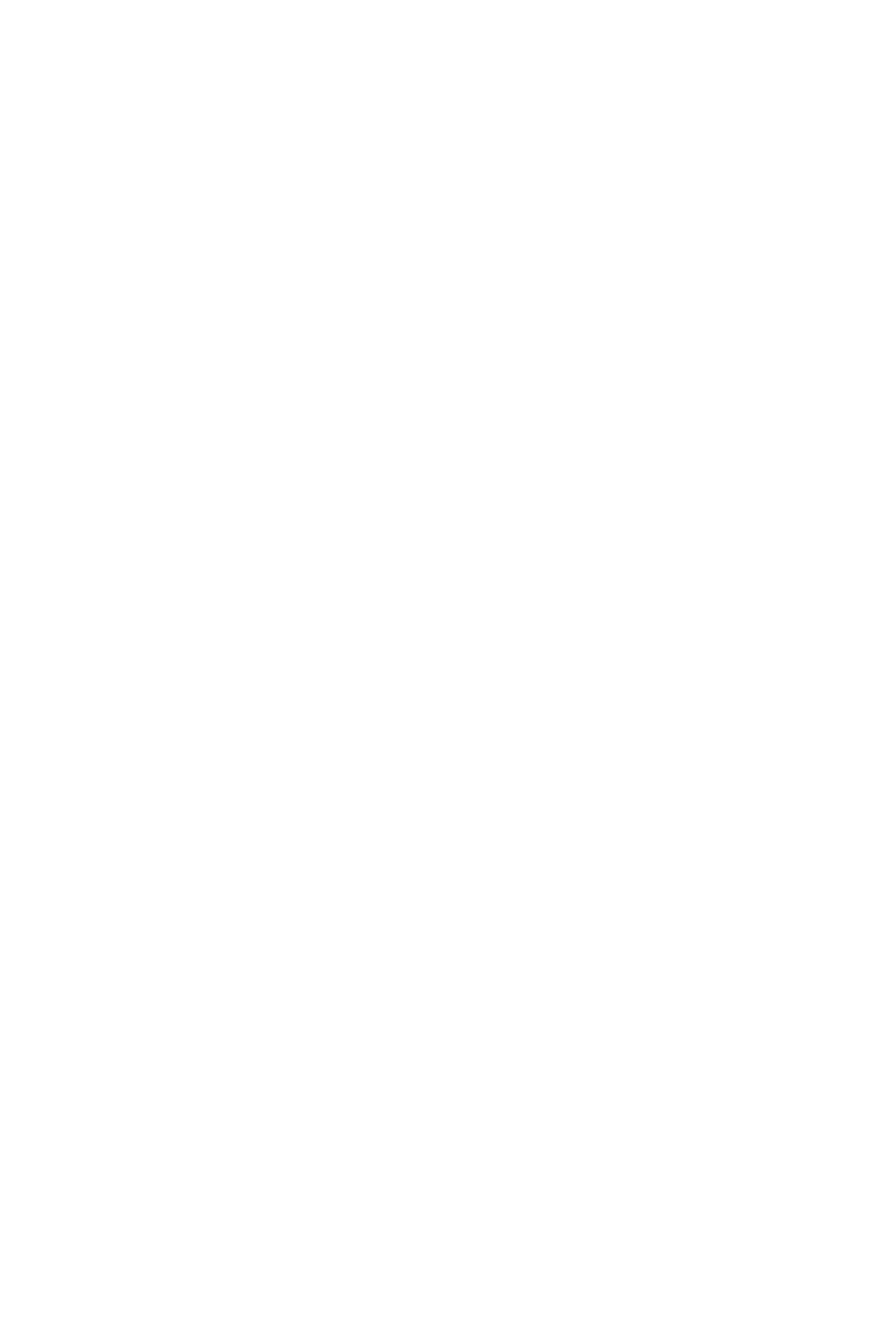Tech Incubator at Queens College Projects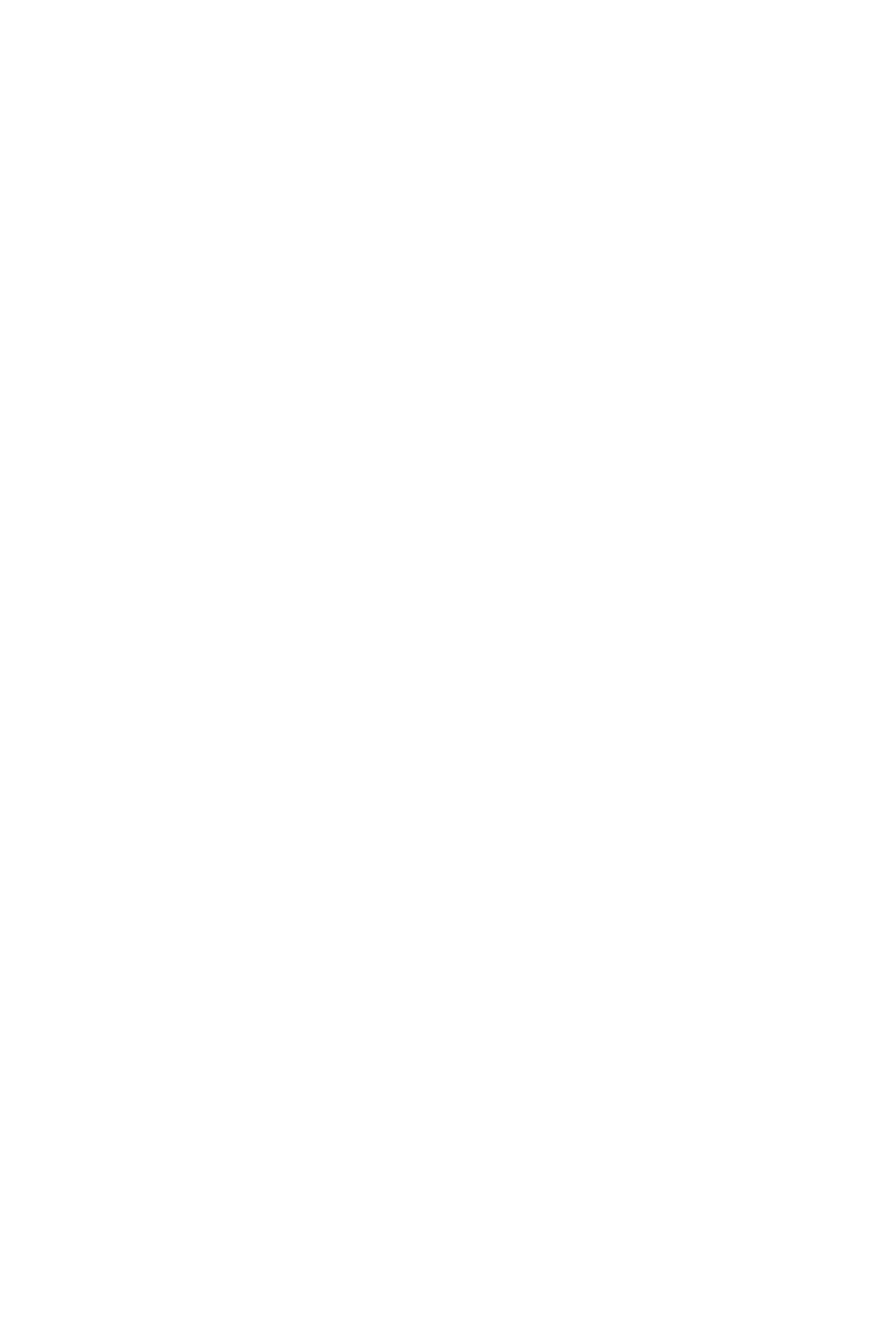

Colorblind View http://colorblindview.com Status: In Development

**Colorblind View** A Tech Incubator at QC Project

Colorblind View is a Tech Incubator at Queens College project that simulates the affects of all major conditions of colorblindness against still images in JPEG or PNG form. This is a way to get some insight into the vision impairment for those of us that are fortunate enough to see the full spectrum of color. The process includes research into methods of representing the effects of certain types of colorblindness and using mathematical formulas that map a standard RGB space image into some limited color space (with respect to RGB) that best represents a given condition. The project includes all documentation, process, website, and mobile applications.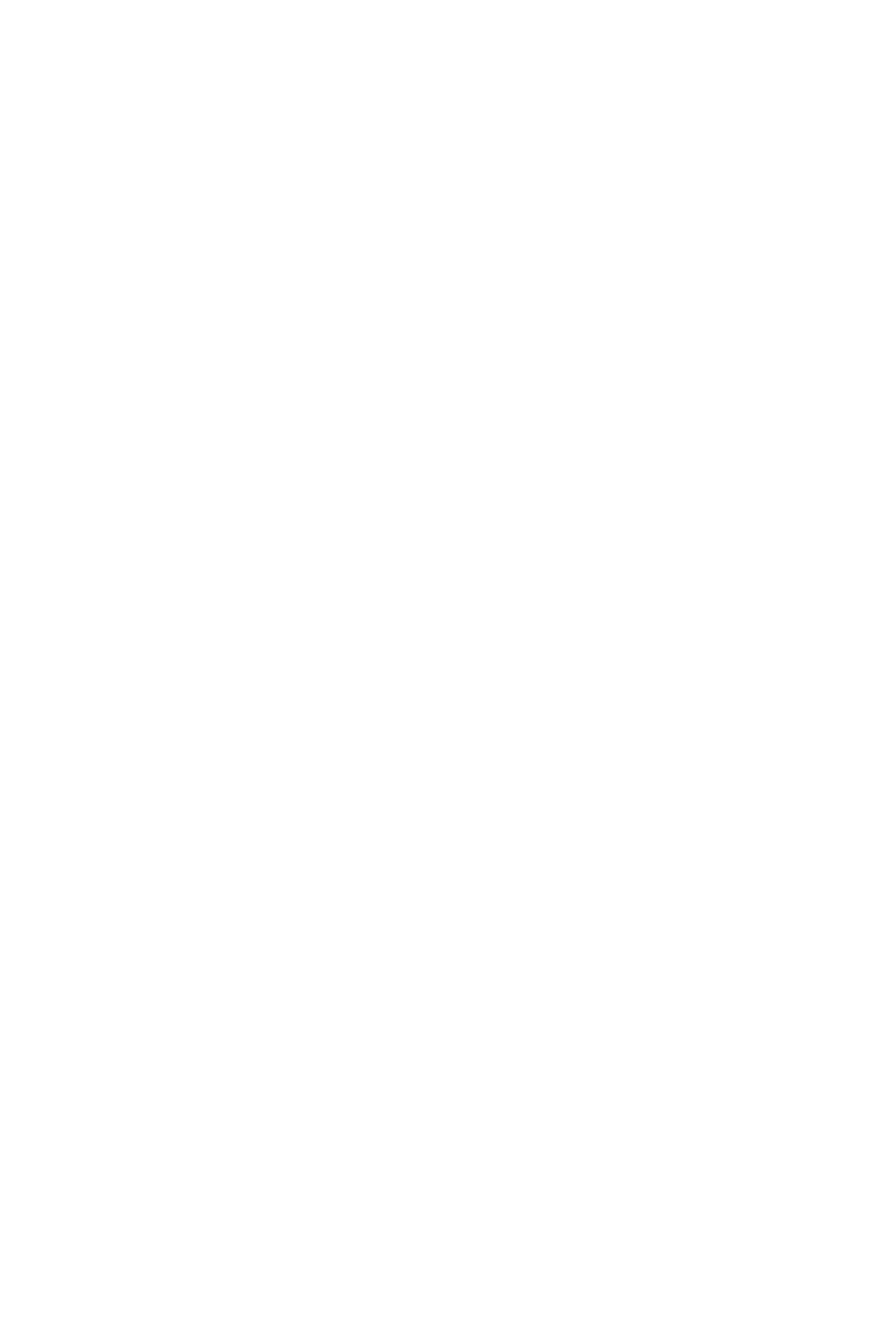#### Major Undertakings *Chronological Order*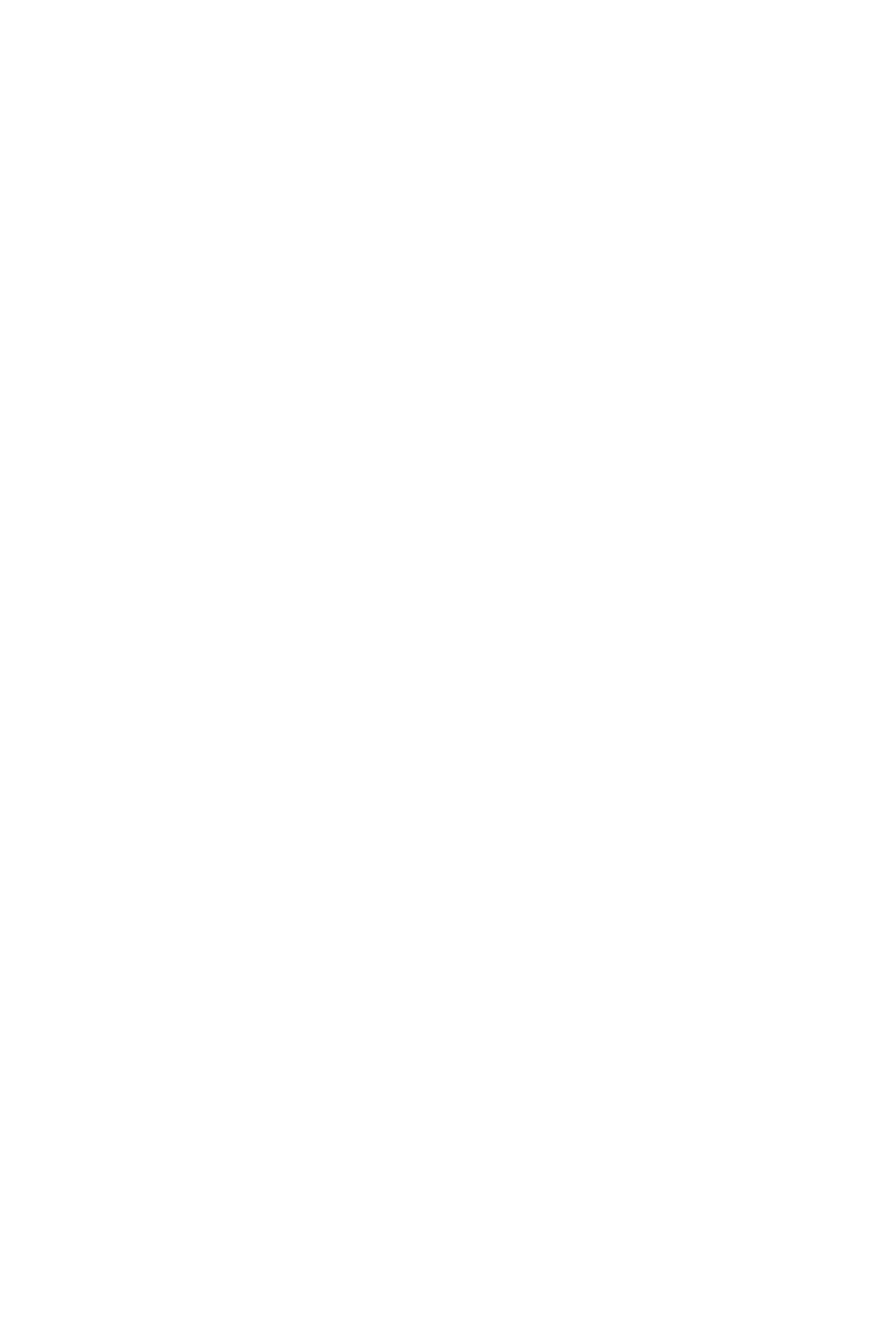

Towards Utopia http://towardsutopia.com Status: In Development

Towards Utopia A PMP Technology Property

Towards Utopia is an interactive storybook devoted to Western evolution. The most general theme of Towards Utopia will be the Old Testament's Genesis. This general theme will be used as a foundation to describe the birth and progress of Western thought and its social affects. The story will traverse through human, *in particular Western*, evolution within twelve settings in history. These include, Eden, Babylon, The Nile River Valley, Crete, Athens, The Areas around the Tigris, Rhine, Rome, Danzig, Paris, Orange, and New York City. The objective of this project is to offer a rich storyline along with some deeper motivations as to the nature of relationships within Western evolution. It is said that with modern technology, the best author is one that codes.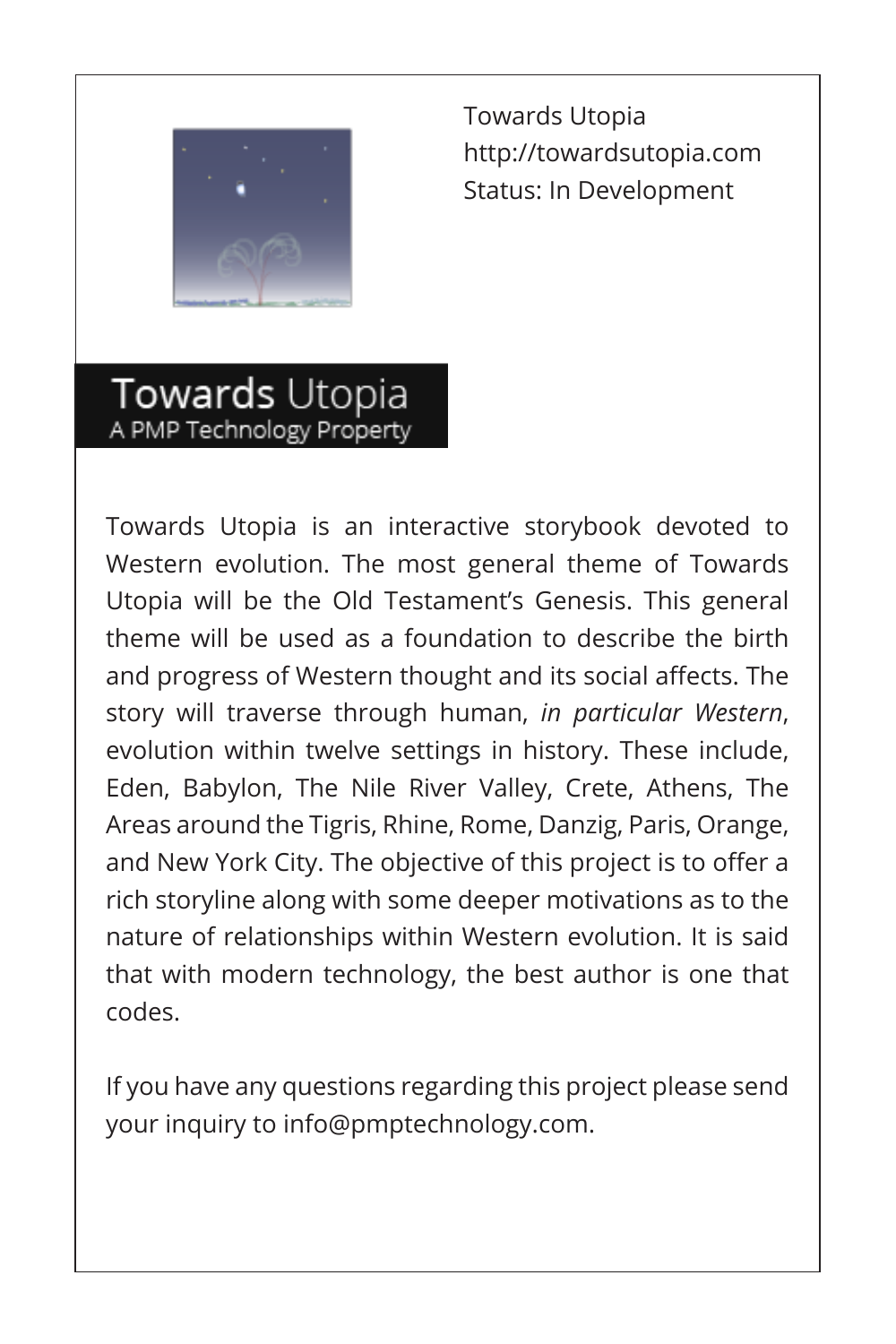

A PMP Technology Property

Becurate http://becurate.com Status: Prospective

Becurate will be an online virtual showcase community powered by the Behance Network. Becurate will take a random sample of creative work from around the world via Behance and creates publications and virtual exhibitions to help the general public discover creatives. Due to the velocity of projects posting to Behance, much creative work is lost on the network. Becurate will offer a window into work that is noteworthy yet lost in the volume.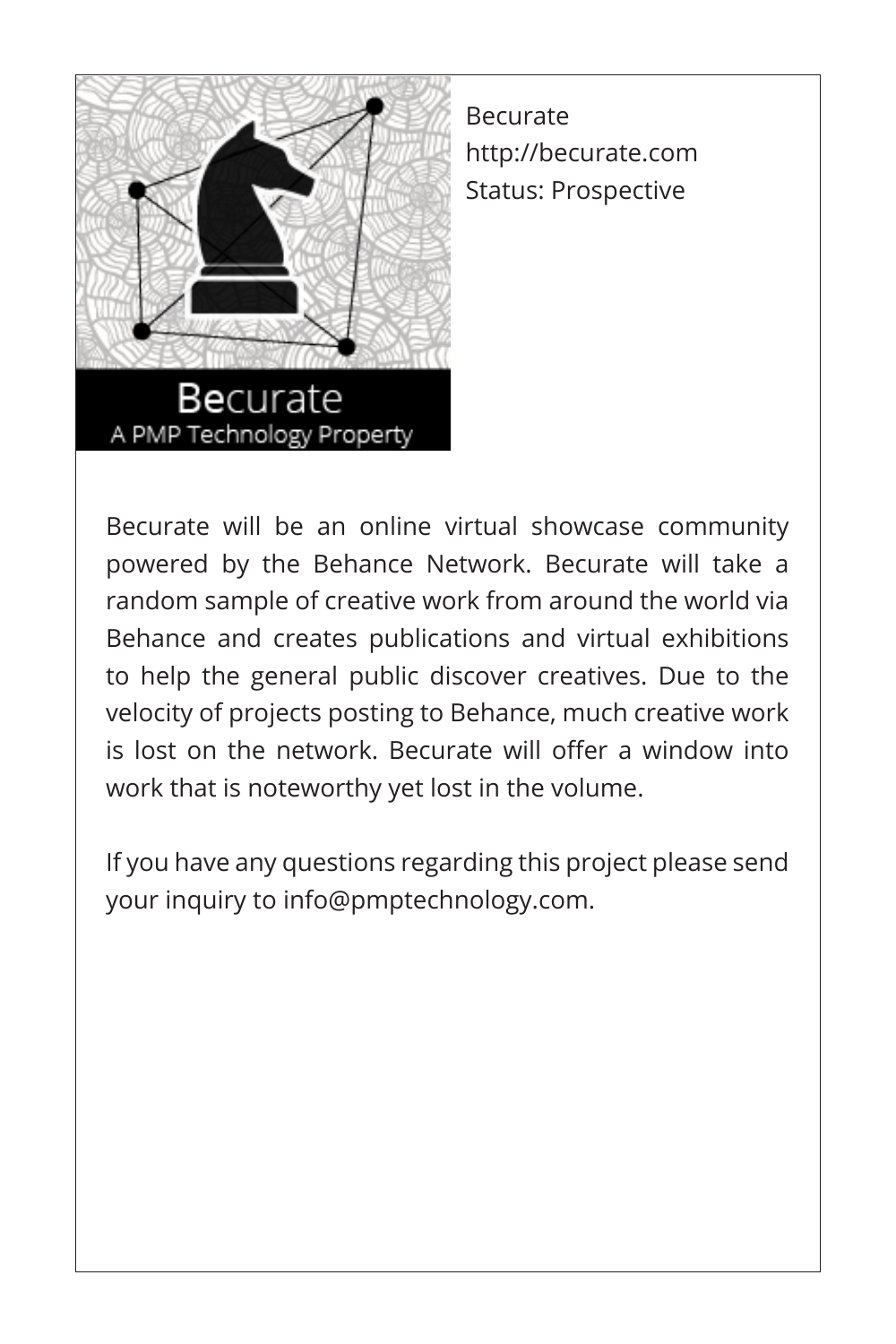

Ahmagia http://ahmagia.com Status: Prospective

A PMP Technology Property

Ahmagia will be a platform for women to take a leading role in solving today's global issues. Under the premise that women are more essential to solving today's issues than men, Ahmagia will focus on creating an environment in which women collaborate to solve social, political, ethnic, scientific, ..., problems. Men have authoritatively influenced evolution since our naissance. At present, we are trapped in a dark world and many if not all women have something to say based on their interpretation of why things are as they are and how they could be if men adapted to a set of rules defined solely by a female think tank. The true opportunity in asking women to rethink global affairs is that we are allowed to eliminate everything to date and start with a blank slate.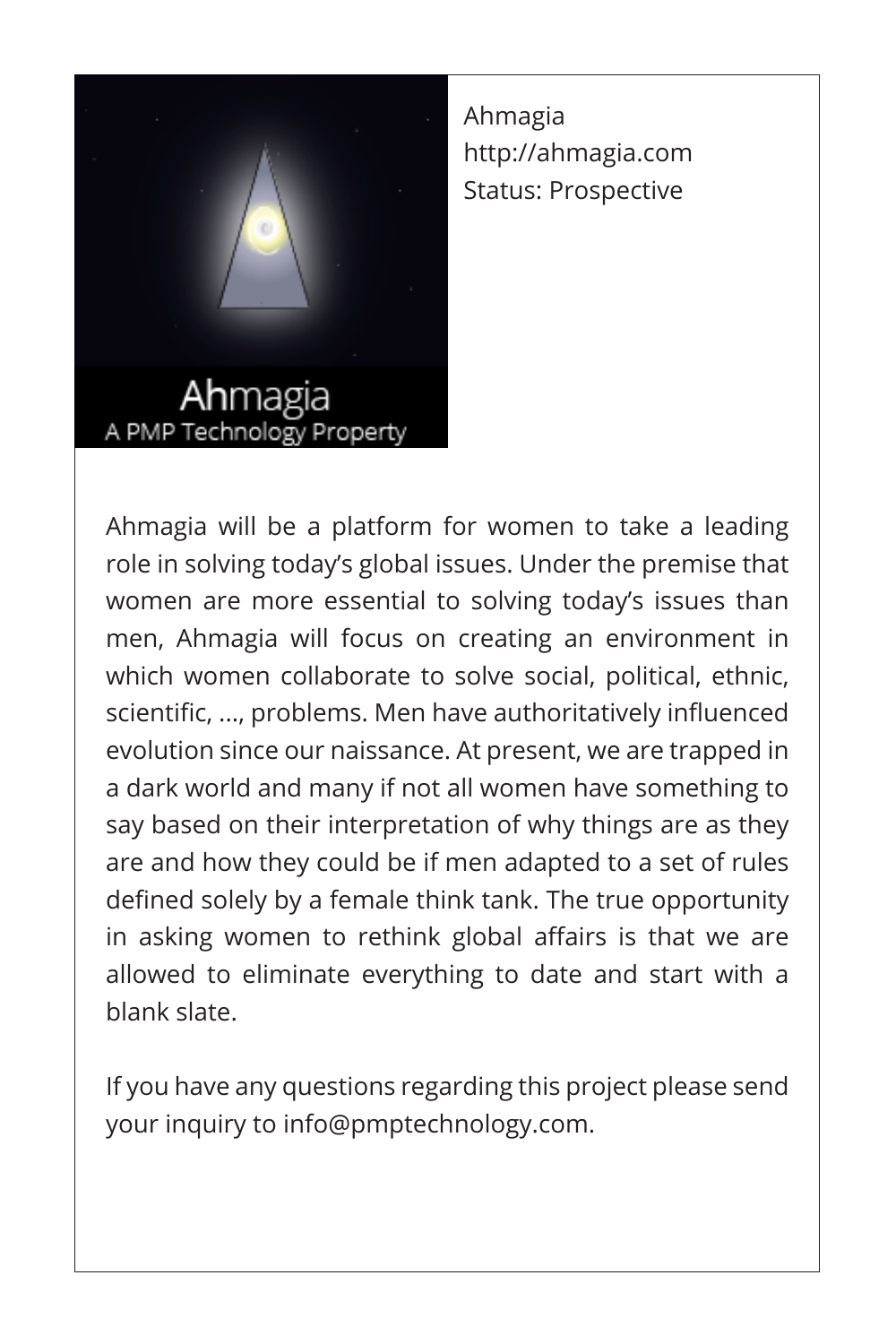

Cosmopolia http://cosmopolia.com Status: Prospective

Cosmpolia will be a web based *faux* republic that works within the bounds of modern law. The method of social governance within this republic will be one coined a philocracy where citizens are not individuals, rather they are only entities when couples. A deal of thought will go into this web application at a later time and thus not much more detail is available today. This will be the most notable undertaking of PMP Technology.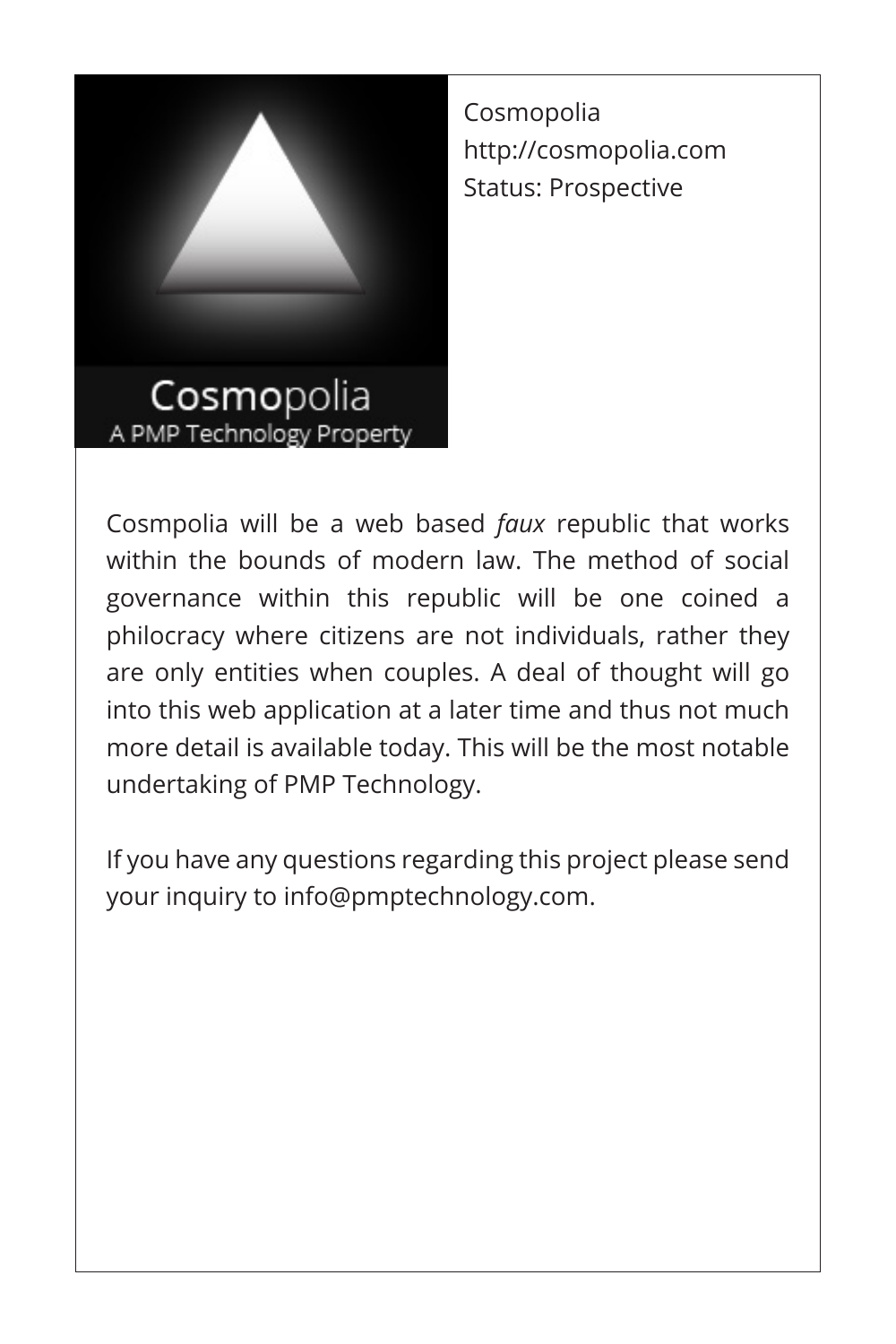#### Minor Undertakings *Arbitrary Order*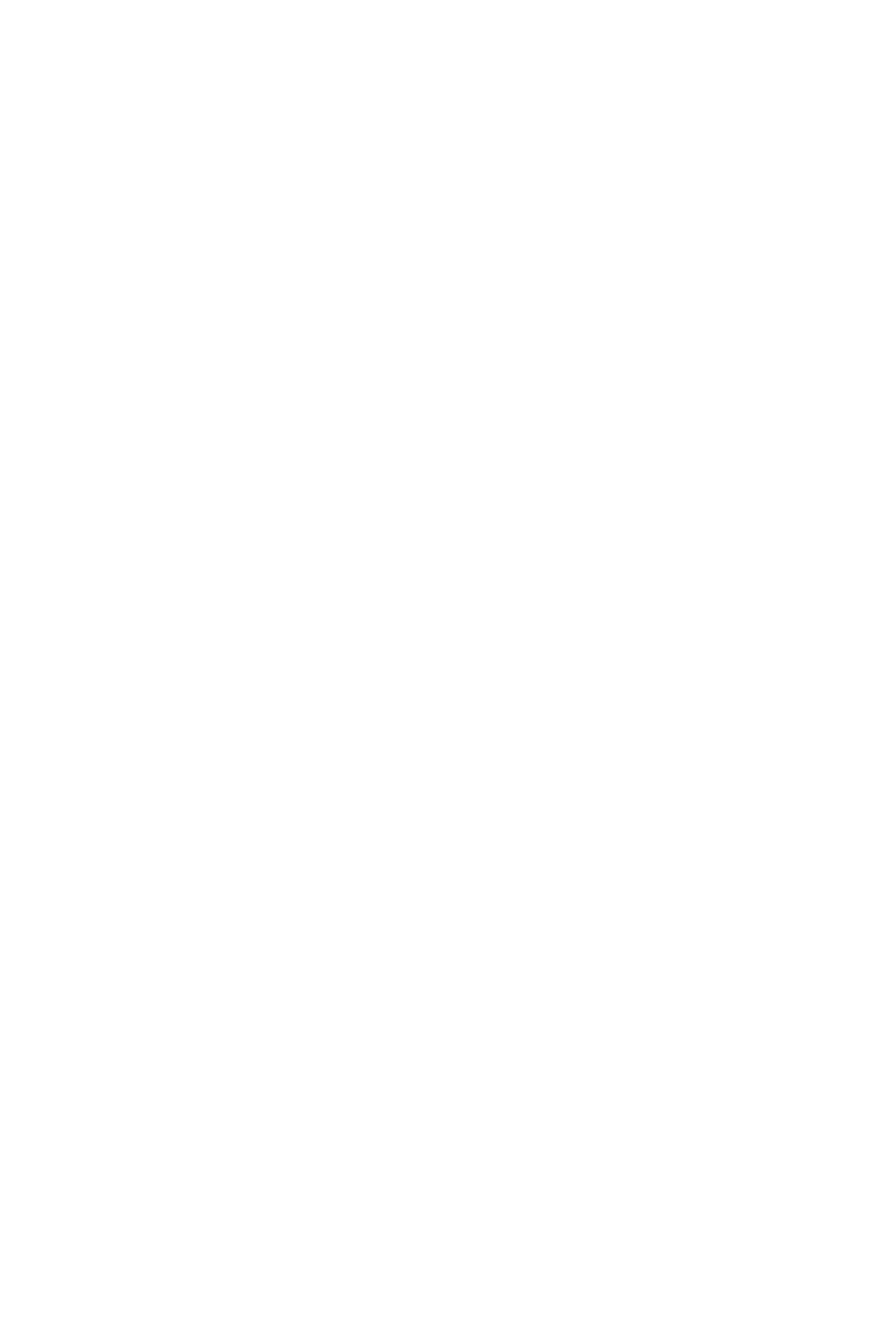

Anonymous Biography http://anobio.com Status: Prospective

Ano Bio A PMP Technology Property

Ano Bio or Anonymous Biography will be a spiritual over natural dating site. Considering some men and women never do meet their mate, further physique is amenable. The website offers profiles and interactions as a window into the soul. Testing the limits of our senses by allow for engagement in conversation that is almost unreal and partially on whim. An example would be communication over long distances without two way dialog. Where a man and a woman have agreed to communicate, yet only one speaks (typically the man). This way one can gauge how close the two are spiritually.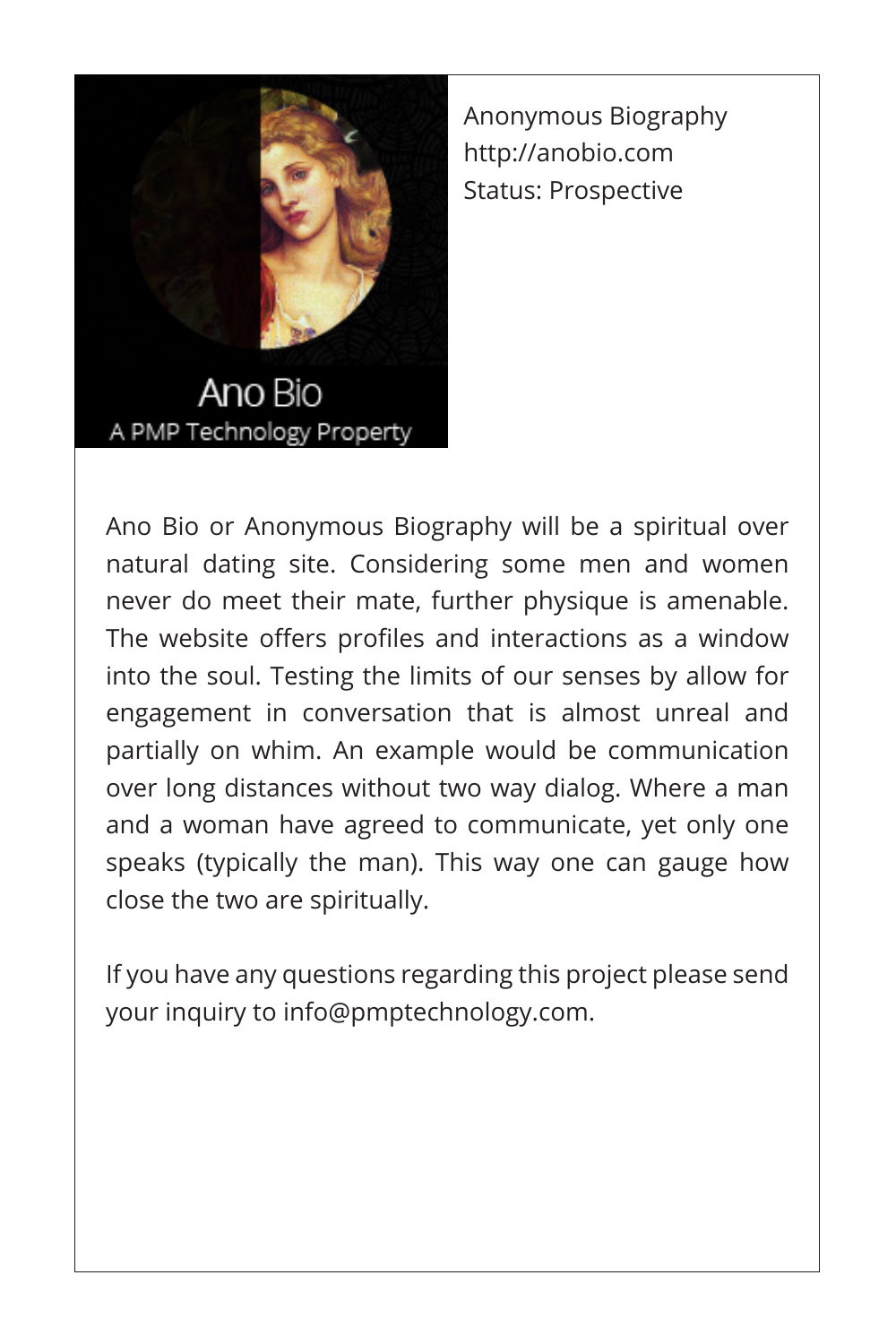

Ad Partum (A Creative) http://adpartum.com Status: Prospective

A walk into the randomness of creativity. A site dedicated to scripting genius using formal method. In particular, weight will be applied to augmenting artificial intelligence with true randomness across a collection of disciplines to review the affects. For example in painting. This project is still in conceptual stages and as such no further detail can be provided at this time.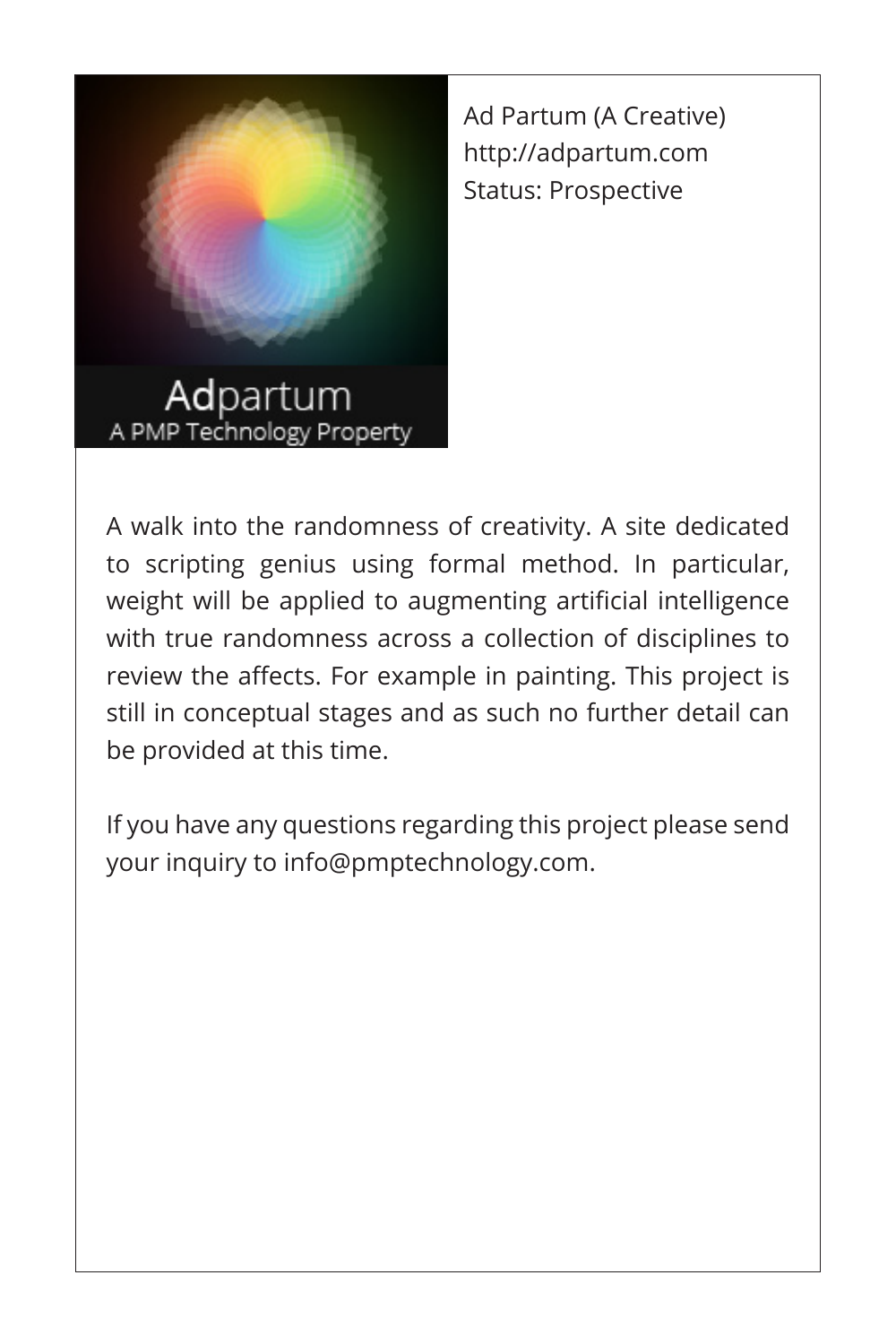

Magical Truths http://magicaltruths.com Status: Prospective

## **Magical Truths** Technology Property

An application dedicated to detaching from what we know to delve into a fabricated reality that can be as distant from what this world is as possible by way of imagination. The means by which participants will detach is by way of combining loose elements of some alternative reality similar to the work of a chemist in taking elements in combination and gauging results. To clarify a bit, we know this world has water, plants, animals, a collection of elements, ..., and that our solar system allows for revolution around the sun. These are things we discovered. Now consider a blank slate. The game involves introducing elements that we have never experienced and then combining these elements to form some alternative universe.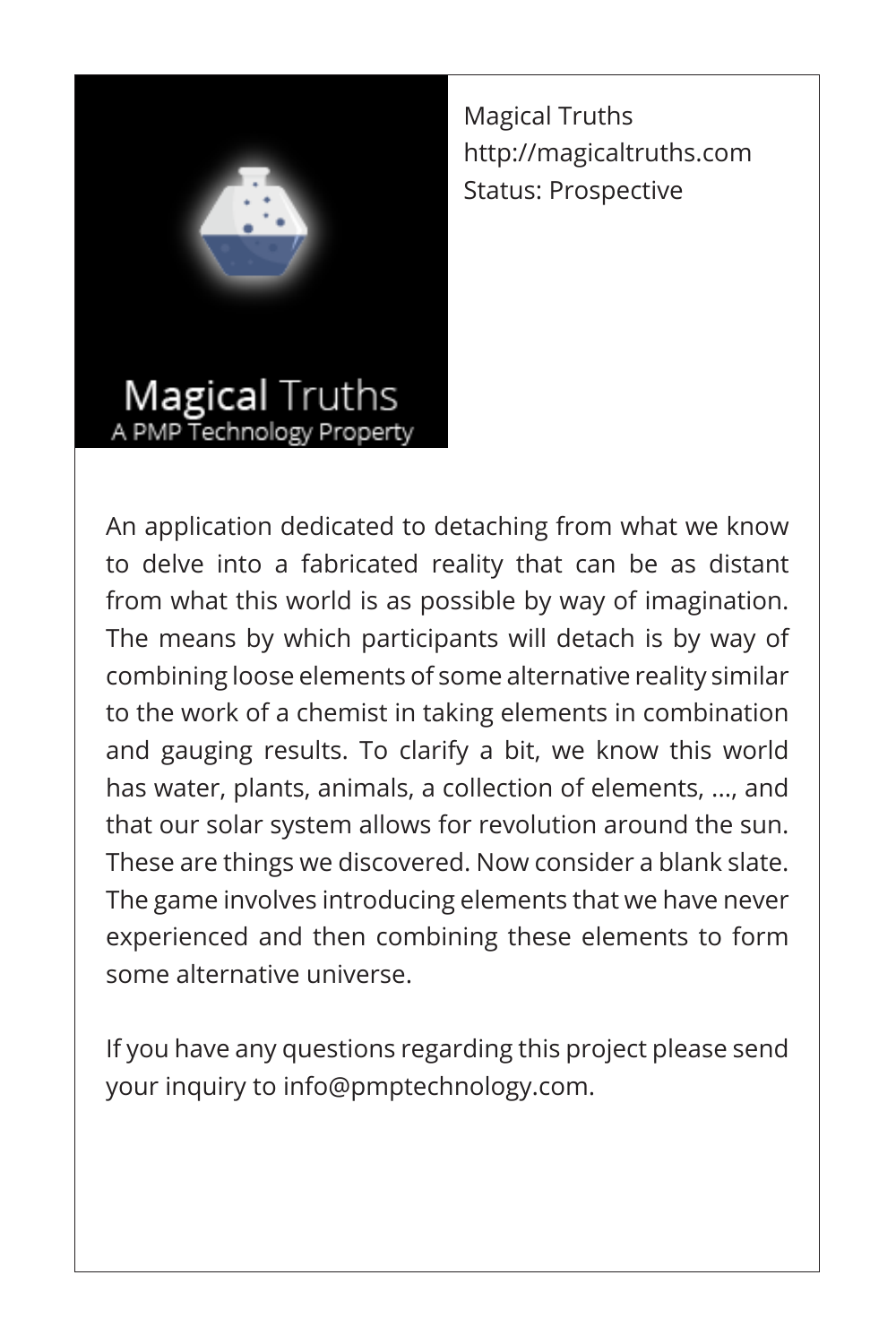

Kitten Area http://kittenarea.com Status: Prospective

Kitten Area will be a web application dedicated to defining a path by which animals can use technology to deterministically communicate with us. The application is still in its conceptual stages and therefore no further detail can be given at this time.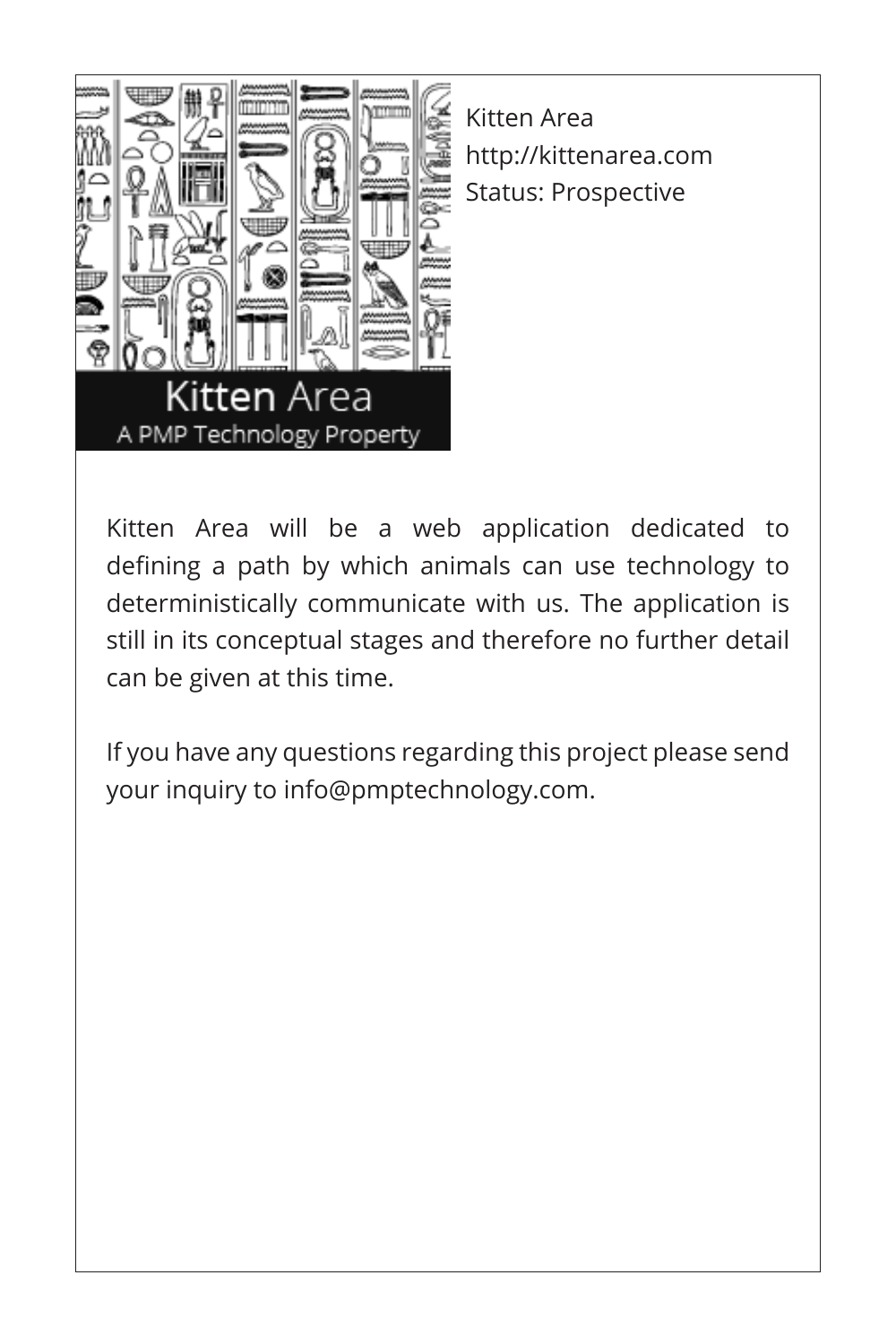

A PMP Technology Property

Spell Formation http://spellformation.com Status: Prospective

A resource for technologists to deploy and maintain complex web applications using modern cloud technology.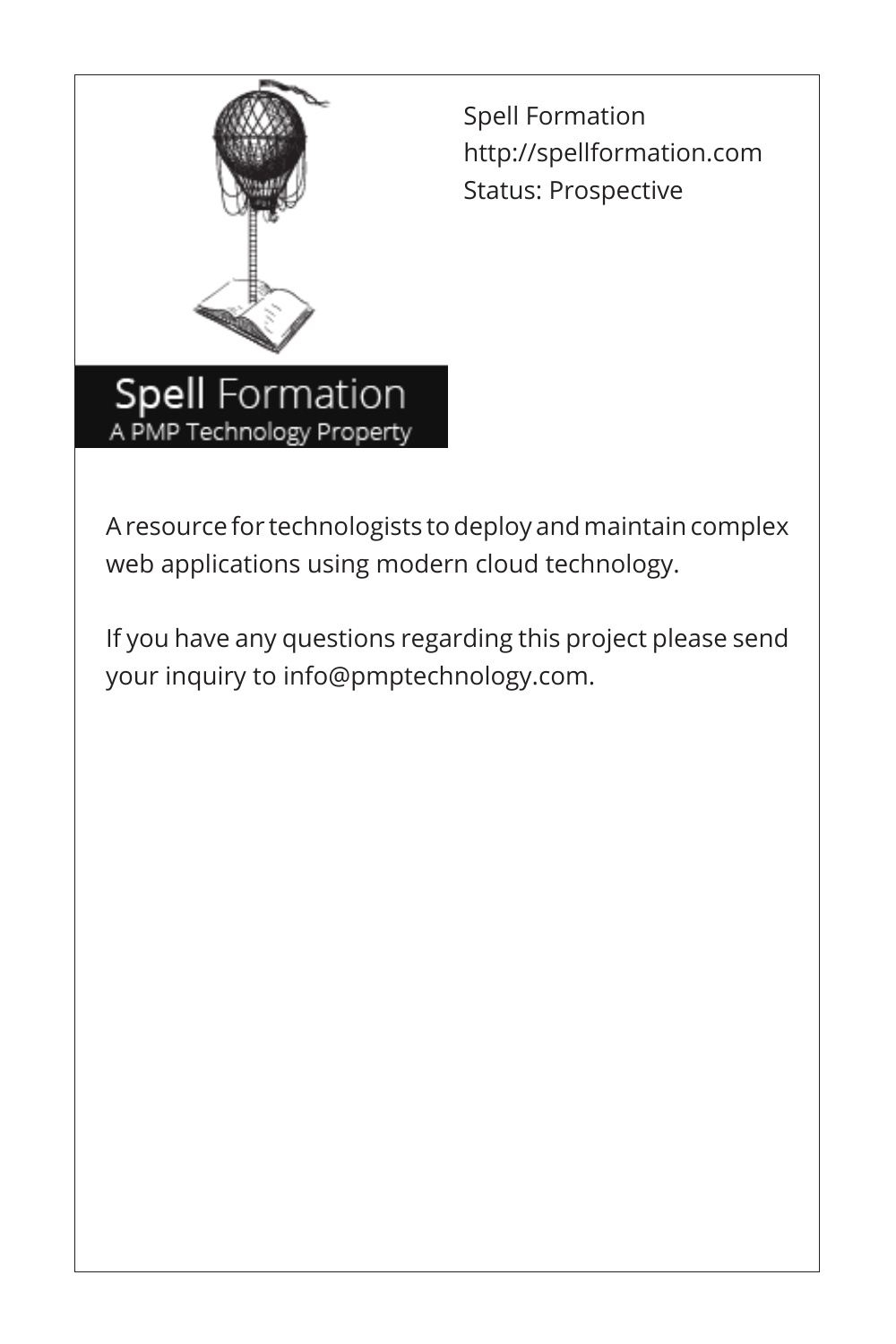

A PMP Technology Property

Autem Technology http://autemtechnology.com Status: Prospective

A portal where numerous ideas live and are favored by the community to help enable entrepreneurs to identify how to focus on the things we need.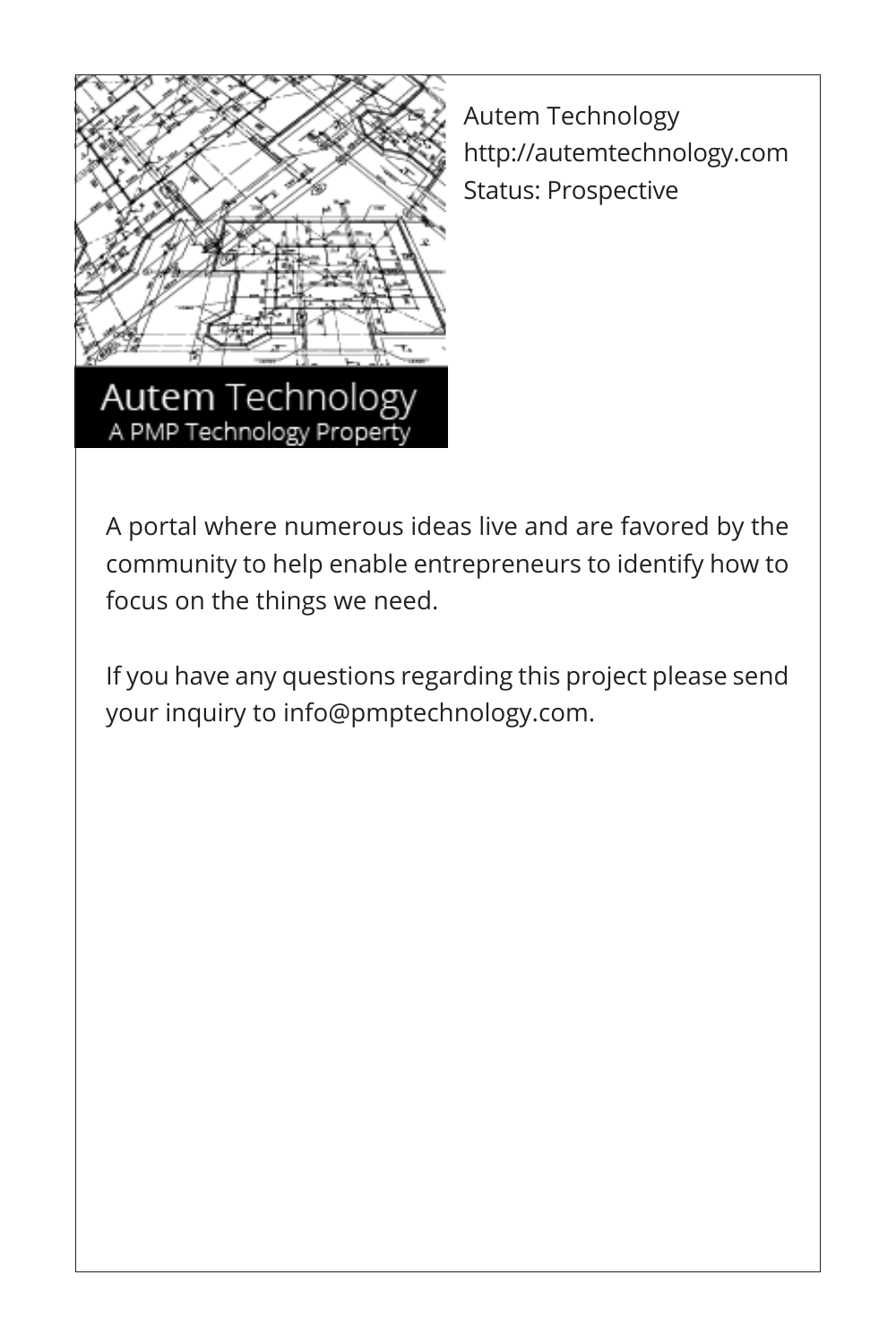

Art with Technology http://artwithtechnology.com Status: Prospective

Art with Technology A PMP Technology Property

A site dedicated to professional training in technology giving all individuals the *satisfaction of* and *fascination to* to create unique and individual work using existing art and the works of creatives as a springboard into personal creative endeavor.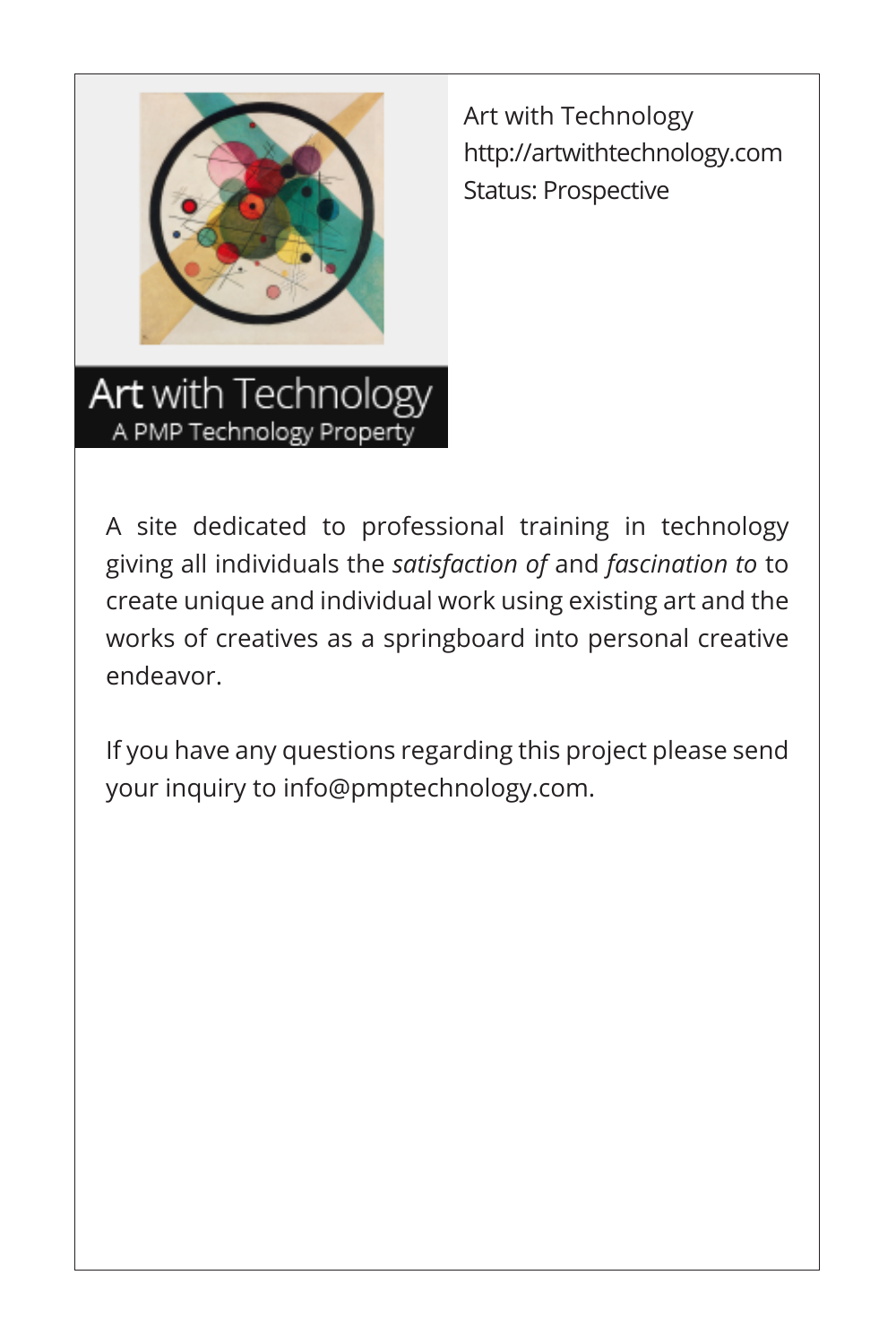

Betasha http://betasha.com Status: Prospective

A fashion brand web presence undertaking where a *faux*  company will be defined by a certain philosophy into attraction. Primarily this project will be a demonstration of ability.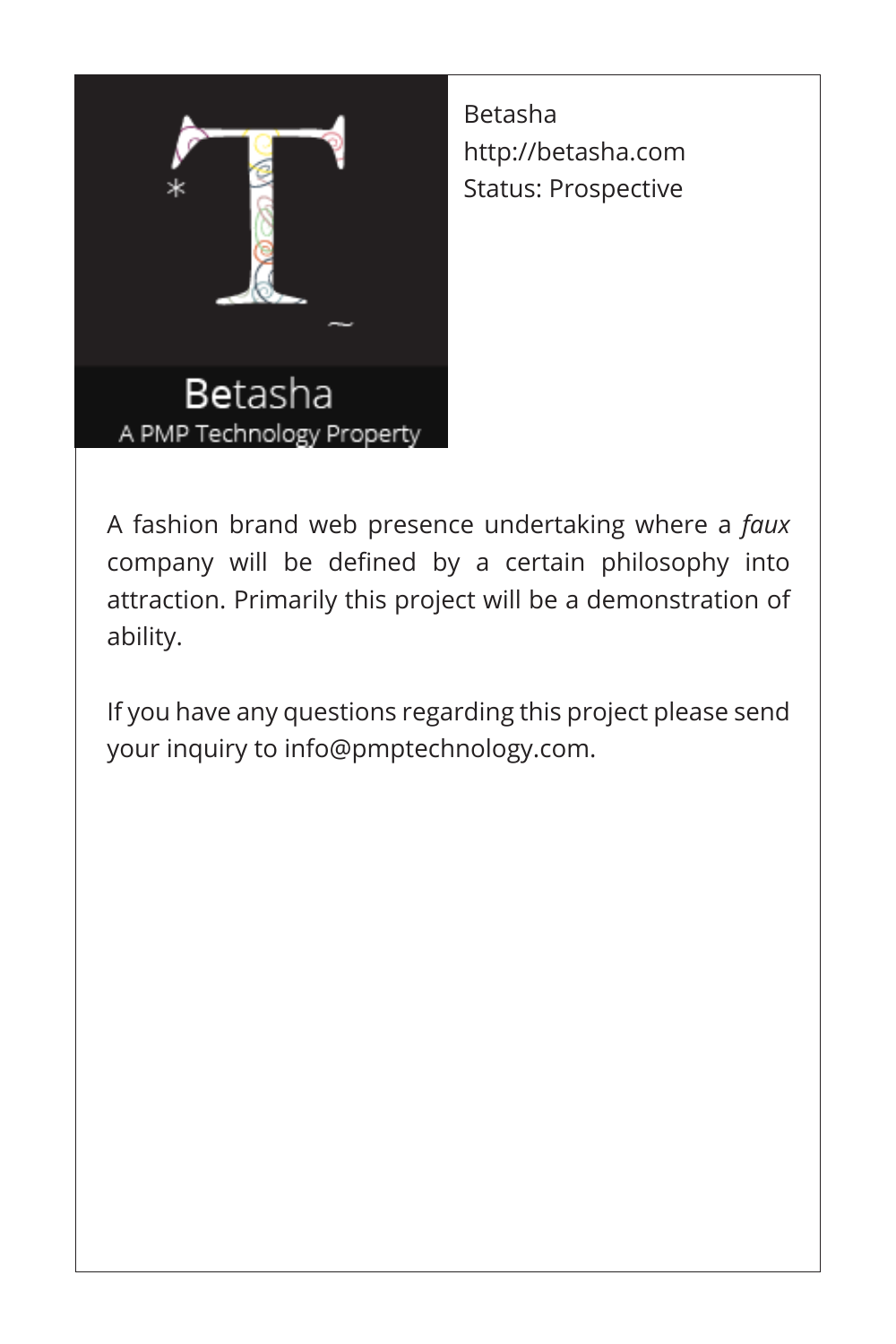

Metrodomum http://metrodomum.com Status: Prospective

Metrodomum A PMP Technology Property

A look into interpersonal life affected by technology and creativity.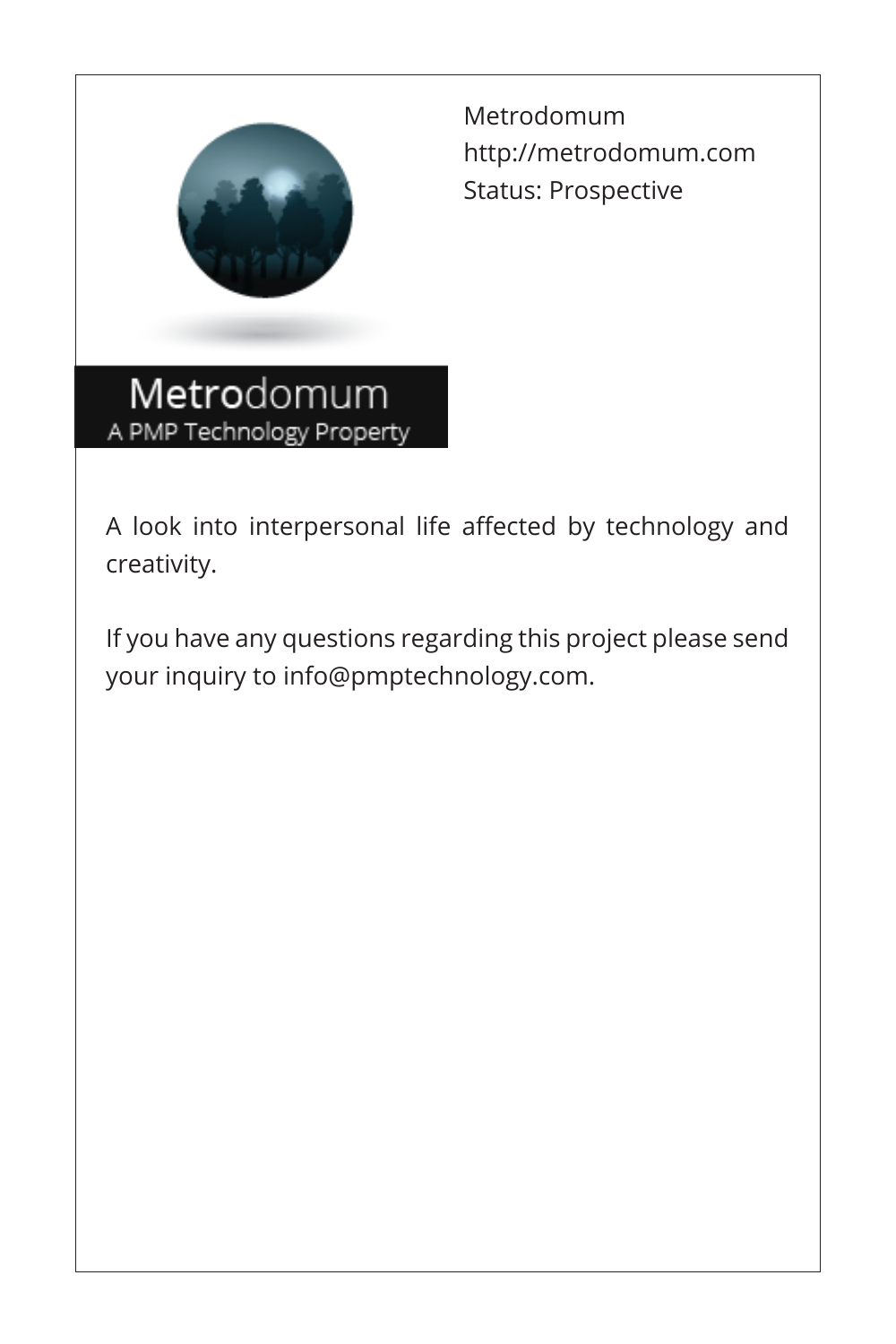

Cosmodomum http://cosmodomum.com Status: Prospective

Cosmodomum A PMP Technology Property

A look into worldly life affected by technology and creativity.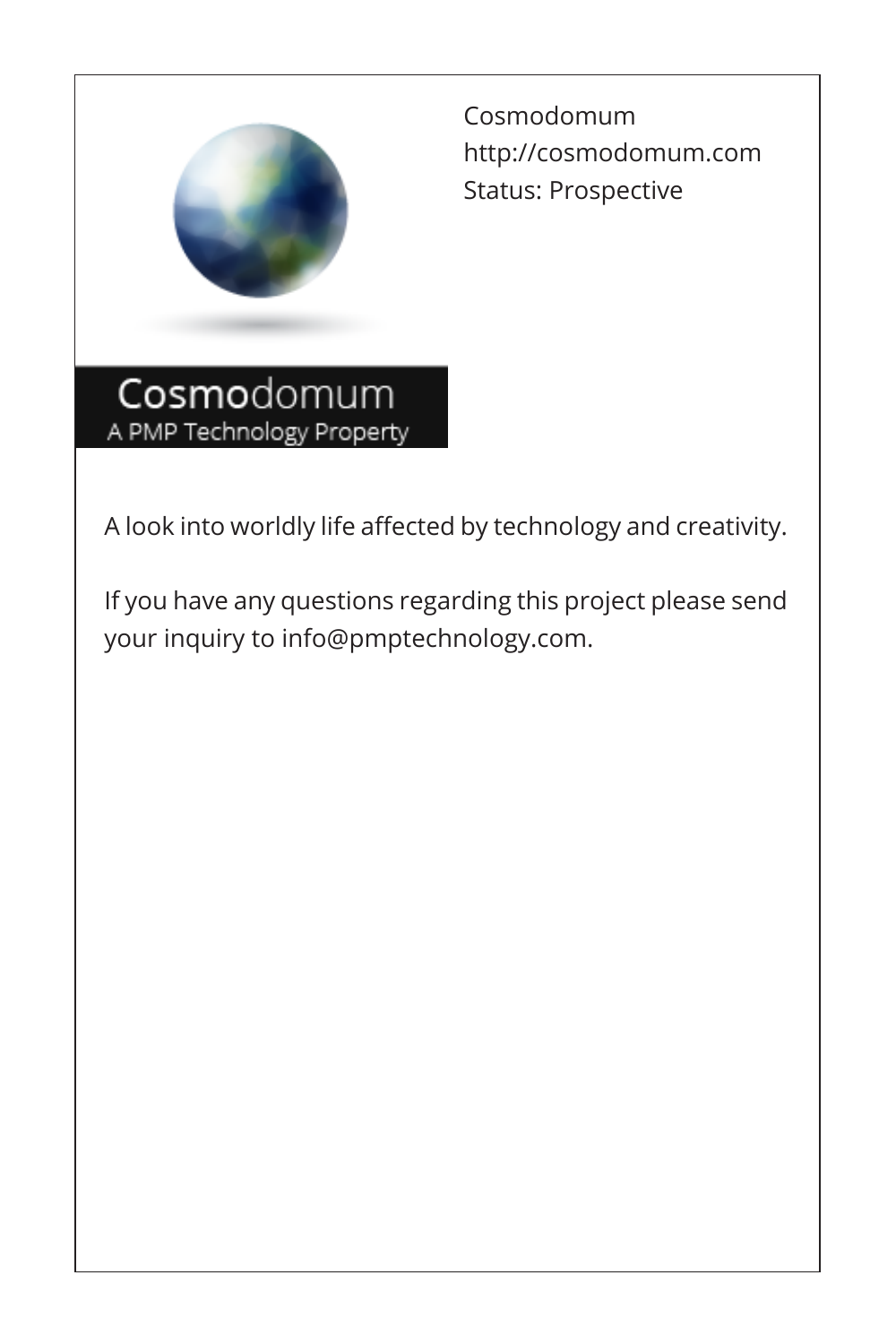

Astrodomum http://astrodomum.com Status: Prospective

Astrodomum A PMP Technology Property

A look into existential life affected by technology and creativity.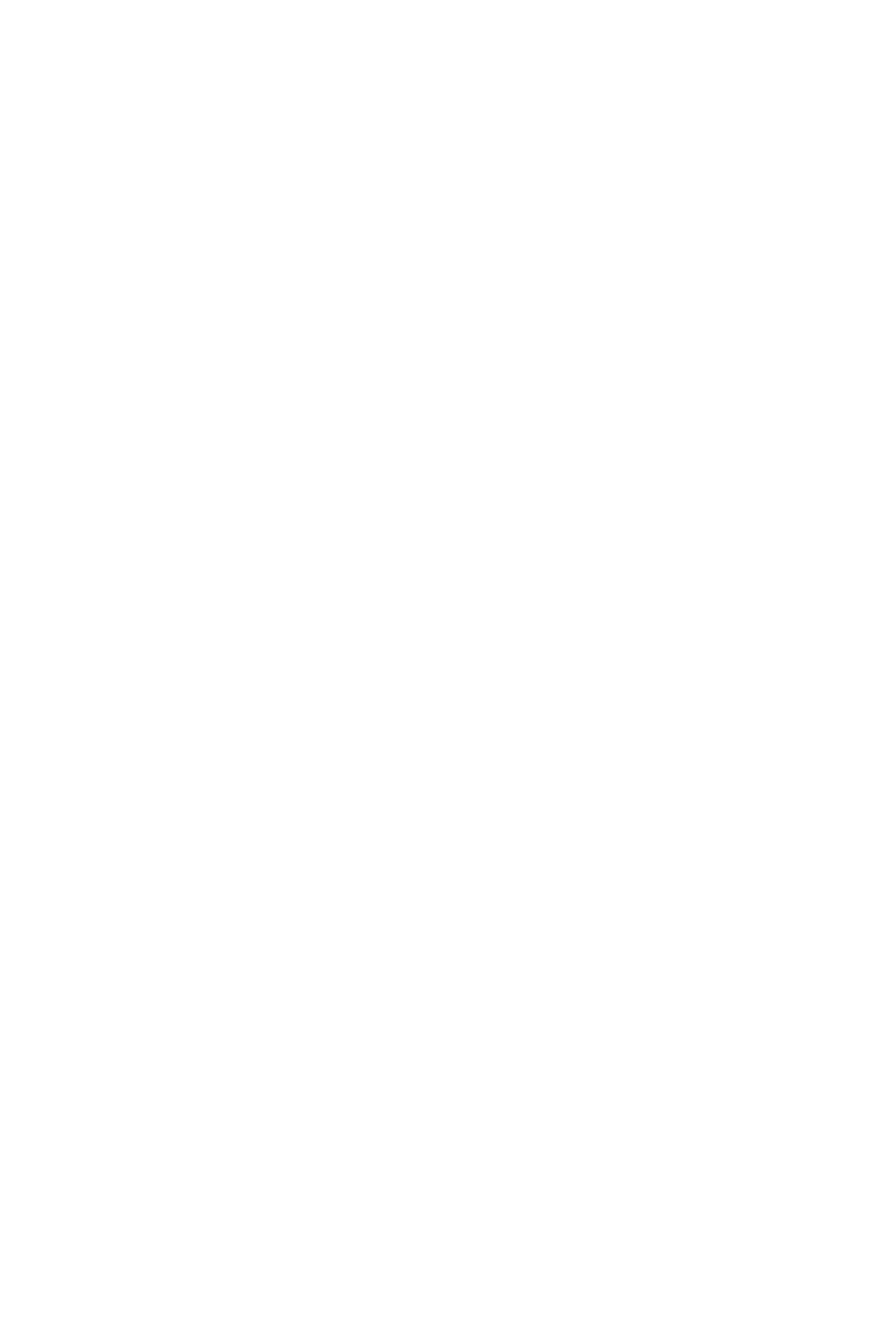List of Active Clients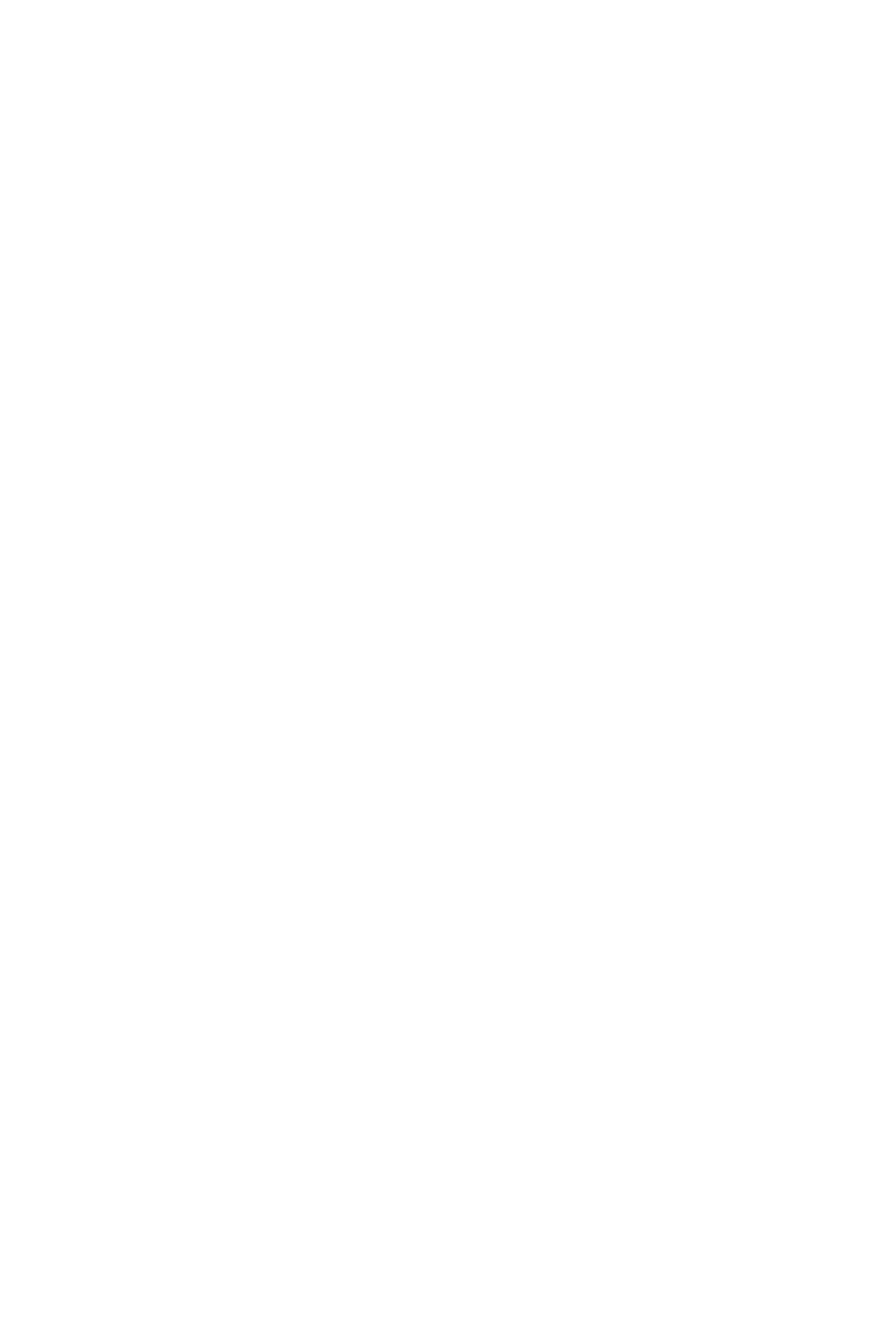

James Li: Photography http://jsli.me Status: Active

James S. A PMP Technology Client

James Santiago Li is a photographer, social media guru, and community role model that has spent a good deal of his life taking and later collecting valuable photos from memorable places and with memorable people. PMP Technology manages James' website.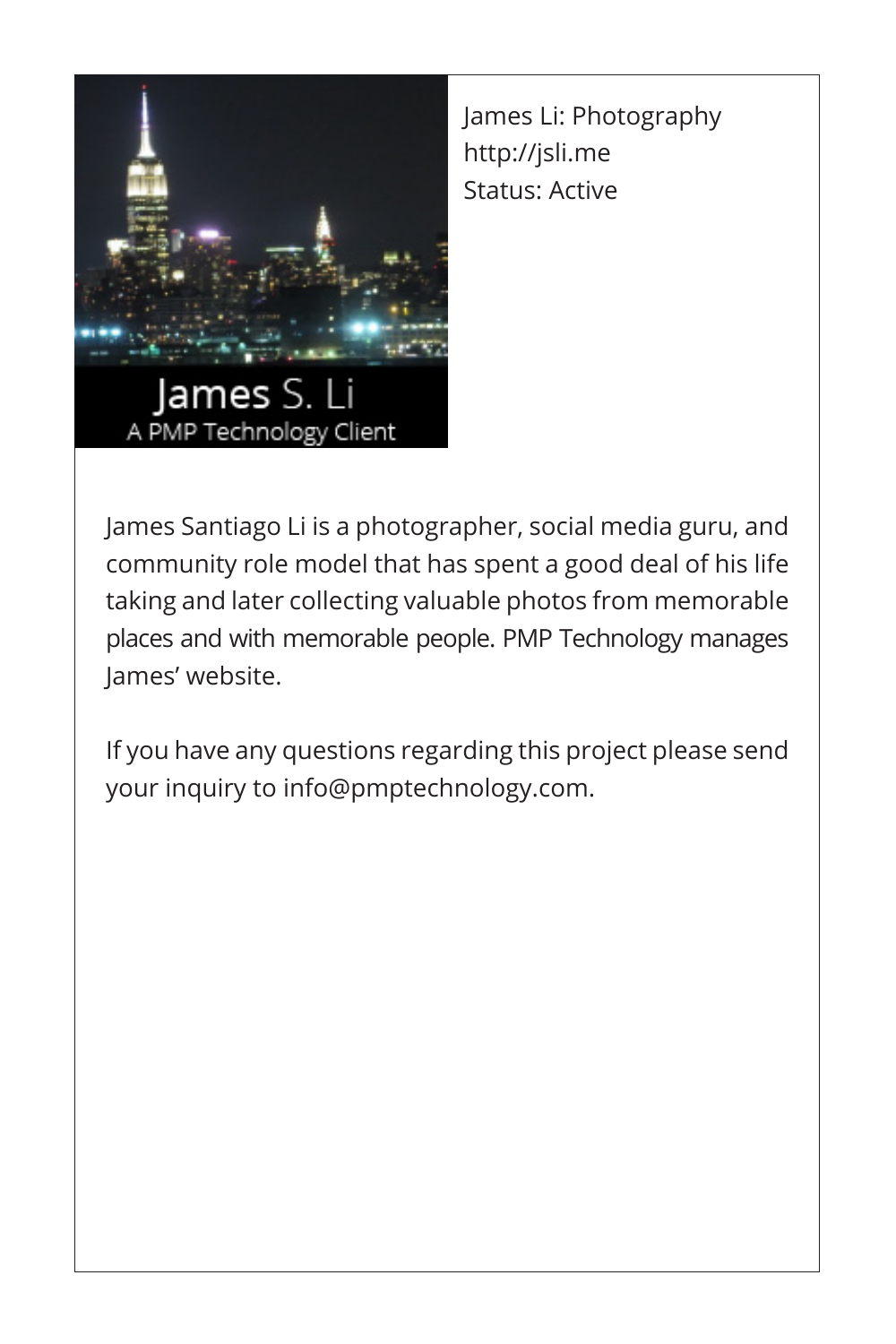# **B&S Auto Collision**

B and S Auto Collision http://bnsautocollision.com Status: Active

**B&S** Auto Collision A PMP Technology Client

B and S Auto Collision has been servicing the area of Queens and NY since 1984. They work closely with top dealerships including Hillside Honda, Nemet Motors and Lee's Toyota. PMP Technology manages the shop website.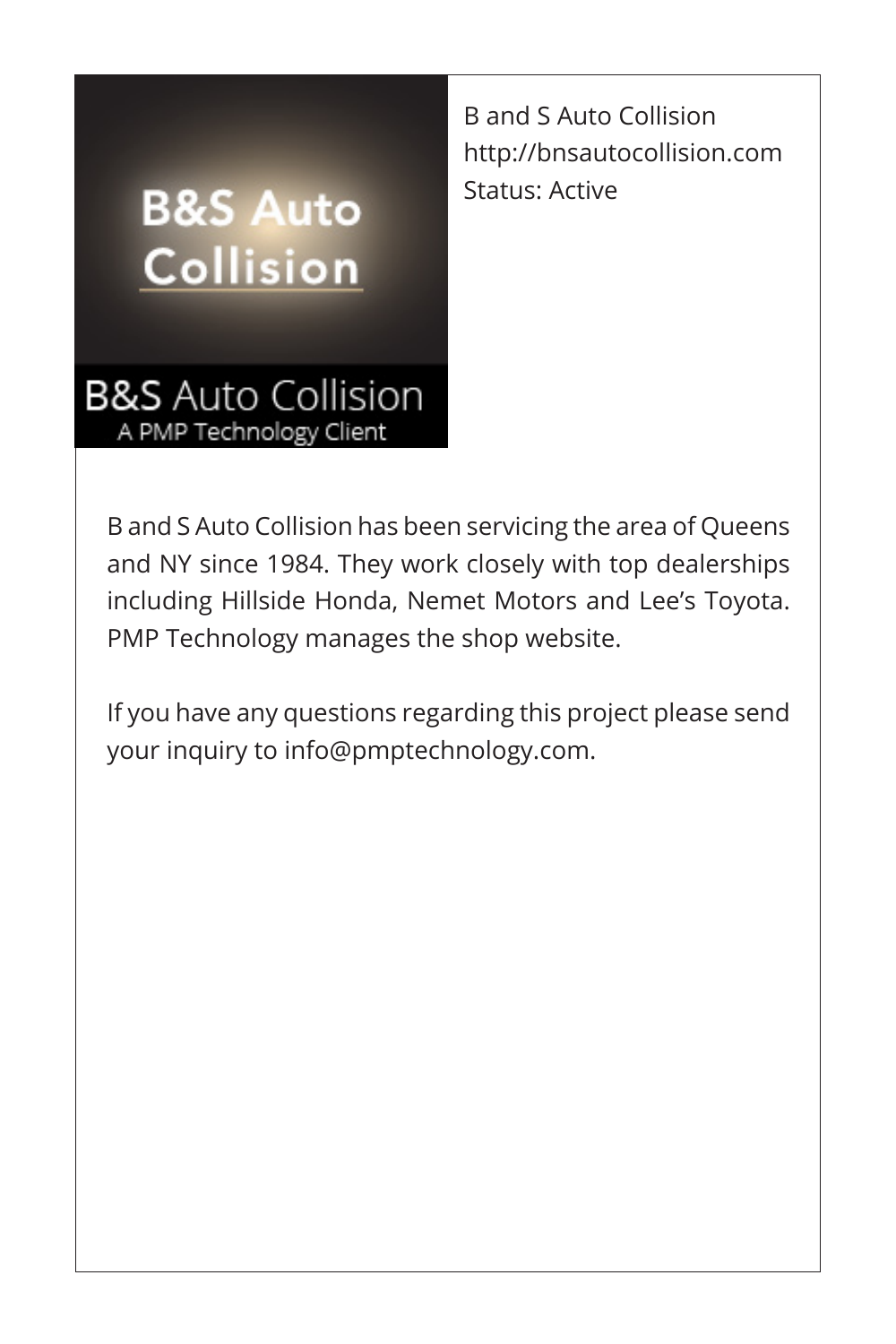

Gallery Inn NYC and Catskills http://galleryinnnyc.com http://galleryinncatskills.com Status: Active

Gallery Inn A PMP Technology Client

The Gallery Inn Catskills is conveniently located 20 minutes from Windham Mountain in the scenic town of Durham, NY. The area is famous for breathtaking views, its Irish heritage, and many cultural attractions. PMP Technology manages all web activity, along with publications, and marketing outreach.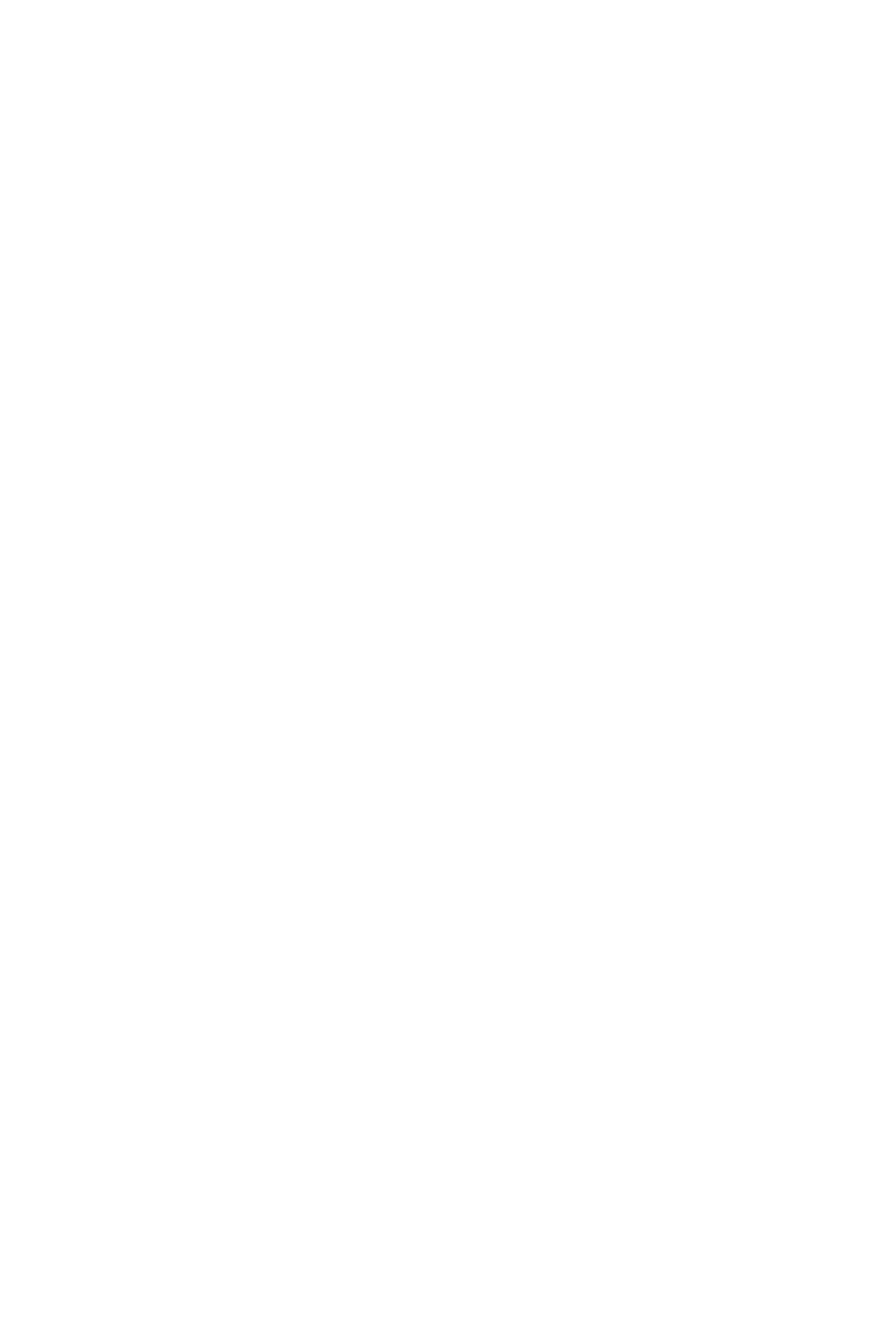About Philip Parzygnat